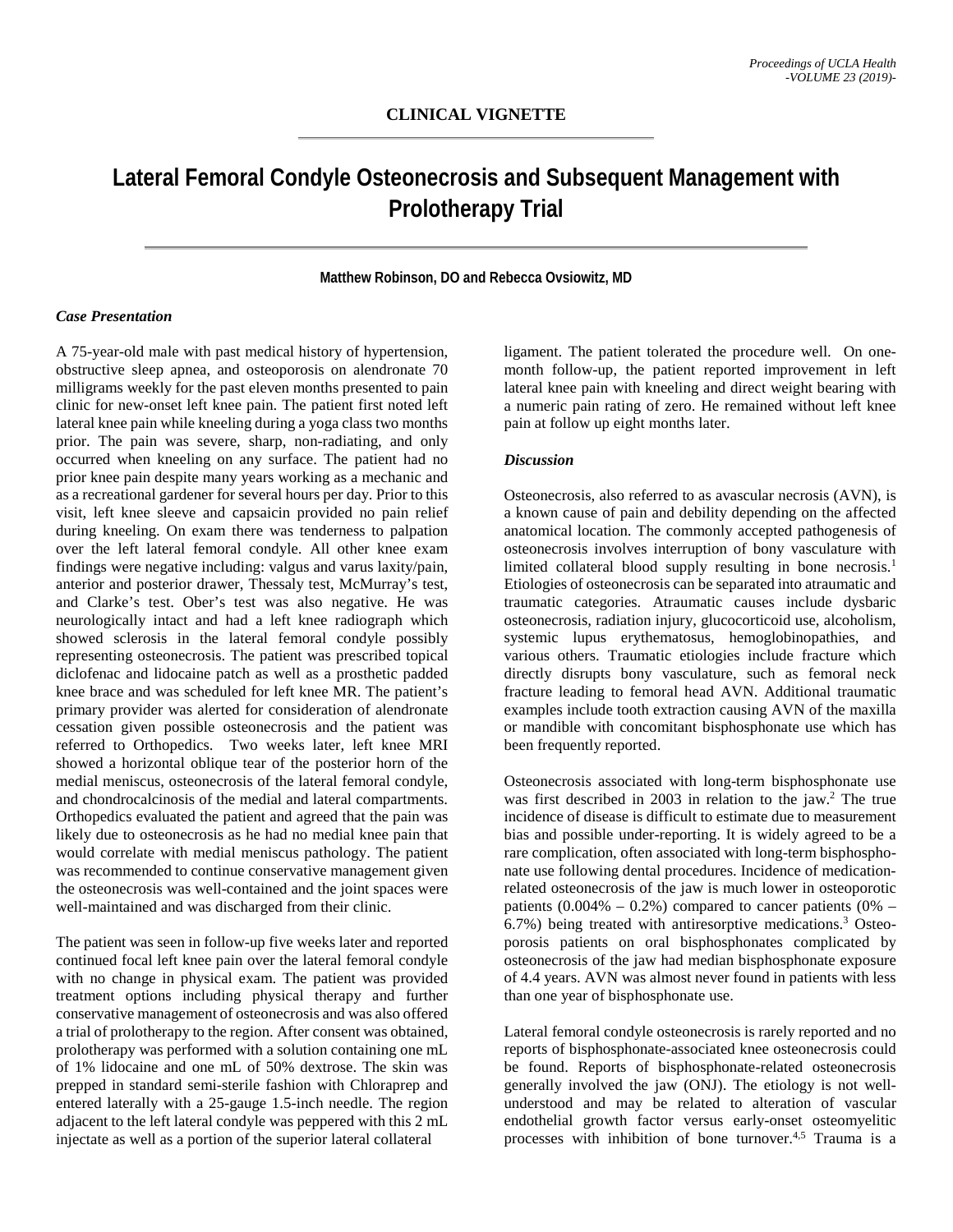recognized risk factor for vascular disruption to areas of bone, however, repetitive microtrauma as as etiology is not wellestablished. We hypothesize that this patient, through his repetitive kneeling working as a mechanic and gardening/yoga hobbies, may have caused bony vasculature disruption via repetitive microtrauma with concomitant blockade of bone turnover for eleven months while taking alendronate that ultimately led to osteonecrosis.

The patient failed conservative management included bracing, home exercise/stretching, and oral and topical analgesics. He accepted a trial of prolotherapy. Prolotherapy is injection-based complementary and alternative therapy for chronic musculoskeletal pain. The National Institute of Health has funded two prolotherapy trials. The Centers for Medicare and Medicaid Services as well as the Veteran's Administration have determined existing prolotherapy literature to be inconclusive, yet list this as a treatment option.<sup>6</sup> The lack of evidence is due to the absence of formal practice guidelines with no standard treatment approach used in published studies.

More recently there is growing evidence showing possible efficacy in treating knee osteoarthritis in a single-arm uncontrolled study, a randomized controlled trial and a meta-analysis. All three studies showed significant improvement in pain and WOMAC scores compared to more conservative measures.<sup>7-9</sup> The efficacy of prolotherapy for knee osteoarthritis is largely attributed to cartilage regeneration. We found no studies on prolotherapy targeted at osteonecrosis.

Our patient experienced near-complete pain relief following one session of prolotherapy targeted to the structures surrounding the area of focal lateral femoral condyle osteonecrosis, including the more proximal insertion of the lateral collateral ligament (LCL). Our patient did not have any clinical or radiological evidence of soft tissue abnormality, involving the LCL, contributing to his pain. The LCL region was included during peppering of the area due to its proximity. Analgesia following prolotherapy injection to soft tissue overlying necrotic bone requires further review of possible mechanisms of prolotherapy. Prolotherapy is thought to cause cell death leading to a release of multiple factors including platelet derived growth factors, tissue growth factor-beta, epidermal growth factor, fibroblast growth factor, connective tissue growth factor, and insulin-like growth factor causing an overarching local inflammatory response leading to production of type one and three collagen.10 It has been hypothesized that analgesic benefit of prolotherapy may be related to a direct effect on nerves. Prolotherapy may have a sclerosing effect on vessels feeding sensory nerves (vasa nervorum) as hypertonic dextrose can affect myelin lamellae as well as destroy unmyelinated nerve fibers. $11-12$  This suggests a possible shortand long-term benefit of prolotherapy via effects on sensory nerve fibers.

It our patient, the mechanisms of analgesic benefit are inconclusive. Type one collagen is involved in bone health however, are unable to directly place prolotherapy injectate into necrotic

bone. When considering the impact of prolotherapy on peripheral nerves, it is unlikely a one-time injection would lead to the long-lasting impact on nearby sensory nerves. Although the nearest sensory nerve, the superior lateral genicular nerve, may have been bathed by the prolotherapy injectate and this is one of three targeted nerves in interventional pain procedures such as radiofrequency ablation for chronic knee pain.

Though bisphosphonate-associated osteonecrosis is typically related to the jaw, this patient had no other risk factors for focal osteonecrosis aside from repetitive microtrauma which has not been clearly linked to AVN. His work as a mechanic, gardening several-hour per day and yoga may contributed to osteonecrosis based on repetitive kneeling. Regardless of the cause of his osteonecrosis, the patient clearly improved following targeted prolotherapy to his lateral knee. Prolotherapy has not been studied in bisphosphonate associated knee osteonecrosis study. We hypothesize analgesia was likely achieved via a neurolytic process rather than a regenerative process, but we cannot conclusively correlate this mechanism. This hypothesis needs further validation.

## **REFERENCES**

- 1. **Mankin HJ**. Nontraumatic necrosis of bone (osteonecrosis). *N Engl J Med*. 1992 May 28;326(22):1473-9. Review. PubMed PMID: 1574093.
- 2. **Marx RE**. Pamidronate (Aredia) and zoledronate (Zometa) induced avascular necrosis of the jaws: a growing epidemic. *J Oral Maxillofac Surg*. 2003 Sep;61(9):1115-7. PubMed PMID: 12966493.
- 3. **Dodson TB**. The Frequency of Medication-related Osteonecrosis of the Jaw and its Associated Risk Factors. *Oral Maxillofac Surg Clin North Am*. 2015 Nov;27(4):509- 16. doi: 10.1016/j.coms.2015.06.003. Epub 2015 Sep 9. Review. PubMed PMID: 26362367.
- 4. **Santini D, Vincenzi B, Avvisati G, Dicuonzo G, Battistoni F, Gavasci M, Salerno A, Denaro V, Tonini G**. Pamidronate induces modifications of circulating angiogenetic factors in cancer patients. *Clin Cancer Res*. 2002 May;8(5):1080-4. PubMed PMID: 12006522.
- 5. **Aspenberg P**. Osteonecrosis of the jaw: what do bisphosphonates do? *Expert Opin Drug Saf*. 2006 Nov;5(6):743-5. PubMed PMID: 17044800.
- 6. **Rabago D, Slattengren A, Zgierska A**. Prolotherapy in primary care practice. *Prim Care*. 2010 Mar;37(1):65-80. doi: 10.1016/j.pop.2009.09.013. Review. PubMed PMID: 20188998; PubMed Central PMCID: PMC2831229.
- 7. **Rabago D, Zgierska A, Fortney L, Kijowski R, Mundt M, Ryan M, Grettie J, Patterson JJ**. Hypertonic dextrose injections (prolotherapy) for knee osteoarthritis: results of a single-arm uncontrolled study with 1-year follow-up. *J Altern Complement Med*. 2012 Apr;18(4):408-14. doi: 10.1089/acm.2011.0030. PubMed PMID: 22515800; PubMed Central PMCID: PMC3326267.
- 8. **Rabago D, Patterson JJ, Mundt M, Kijowski R, Grettie J, Segal NA, Zgierska A**. Dextrose prolotherapy for knee osteoarthritis: a randomized controlled trial. *Ann Fam Med*.